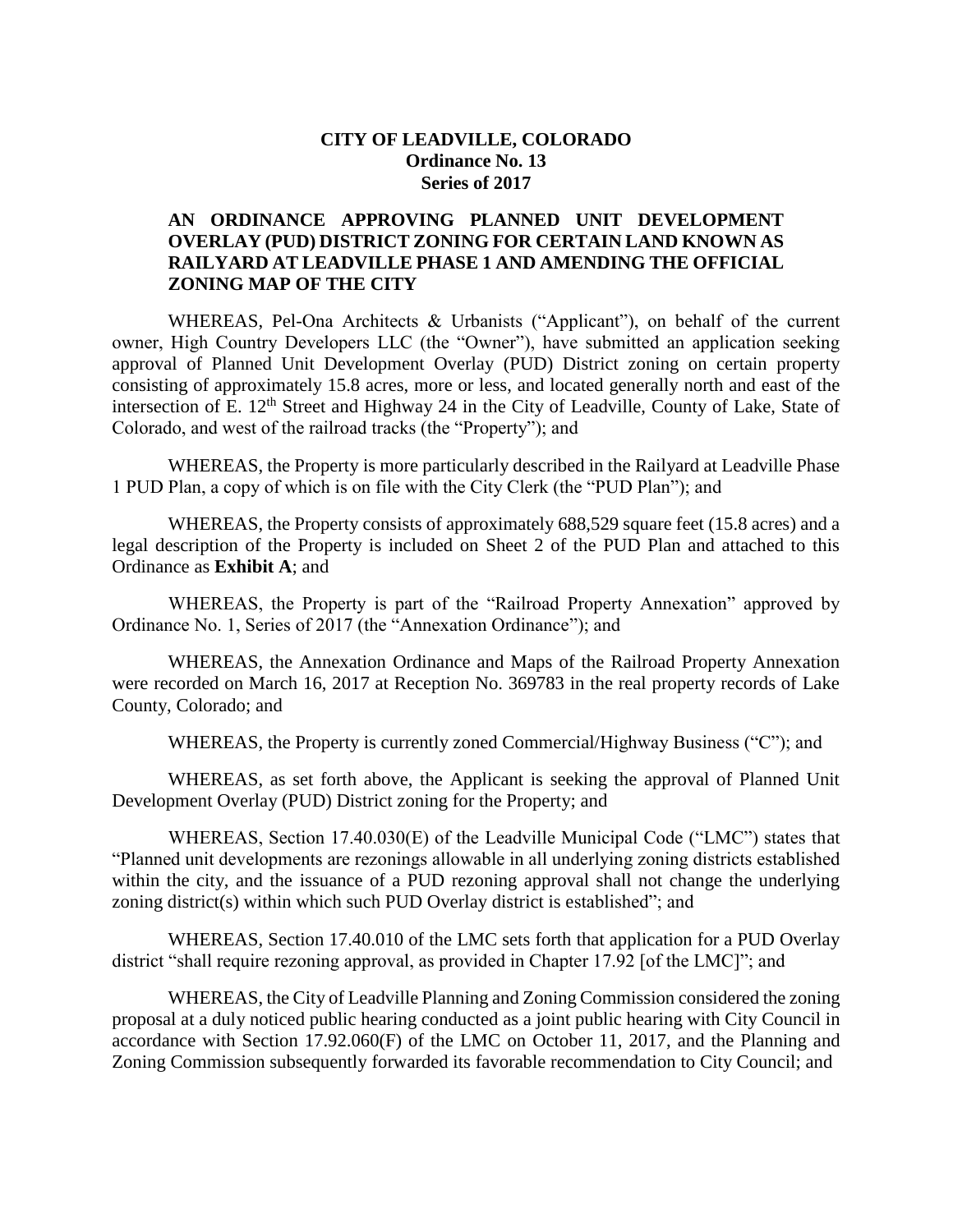WHEREAS, the October 11, 2017 joint public hearing provided the Applicant, the Owner and the public an opportunity to present testimony and evidence regarding the zoning application; and

WHEREAS, Section 17.40.120(A) of the LMC states that "[r]ezoning approvals for development of a PUD shall be issued only on the basis of approved plans and plats"; and

WHEREAS, as of the date of City Council's consideration of this Ordinance the Applicant and Owner have not yet initiated the Major Subdivision Process as required by the LMC; and

WHEREAS, City Council desires to delay the effective date of this Ordinance until such time as the City Council has approved or conditionally approved the final plat for the Property in accordance with the process set forth in Chapter 16 of the LMC; and

WHEREAS, the administrative record for this case includes, but is not limited to, the LMC, the City of Leadville, Colorado, Comprehensive Plan, and all other applicable ordinances, resolutions and regulations, together with all City of Leadville land use application processing policies that relate to the subject matter of the public hearing, reports, studies and all other submittals of the Applicant, the Owner, or the Applicant's or Owner's designated representative(s), as applicable, any evidence or correspondence submitted by members of the public at the public hearing, and the staff files and reports of the City's Planning Project Manager, RG and Associates, LLC ("Planning Project Manager"), pertaining to the proposed PUD Overlay district zoning and PUD Plan; and

WHEREAS, pursuant to Article 23 of Title 31, C.R.S., as amended, City Council has determined that the proposed zoning of the Property, subject to any conditions set forth herein, furthers the public health, safety, convenience and general welfare of the community; generally conforms with the City's Comprehensive Plan, as amended and updated; is compatible with surrounding uses; and otherwise meets the applicable approval criteria set forth in the LMC; and

WHEREAS, approval of this Ordinance on first reading is intended only to confirm that the City Council desires to comply with Section 2.08.070 of the LMC by setting this Ordinance for consideration on second reading; and approval of this Ordinance on first reading does not constitute a representation that the City Council, or any member of the City Council, supports, approves, rejects, or denies the proposed zoning.

NOW THEREFORE, BE IT ORDAINED BY THE CITY COUNCIL OF CITY OF LEADVILLE, COLORADO, as follows:

**Section 1. Recitals Incorporated.** The recitals contained above are incorporated herein by reference and are adopted as findings and determinations of the City Council.

**Section 2. Zoning of Property Approved.** Subject to Section 6 of this Ordinance below, the City Council hereby grants and approves the PUD Overlay district zoning for the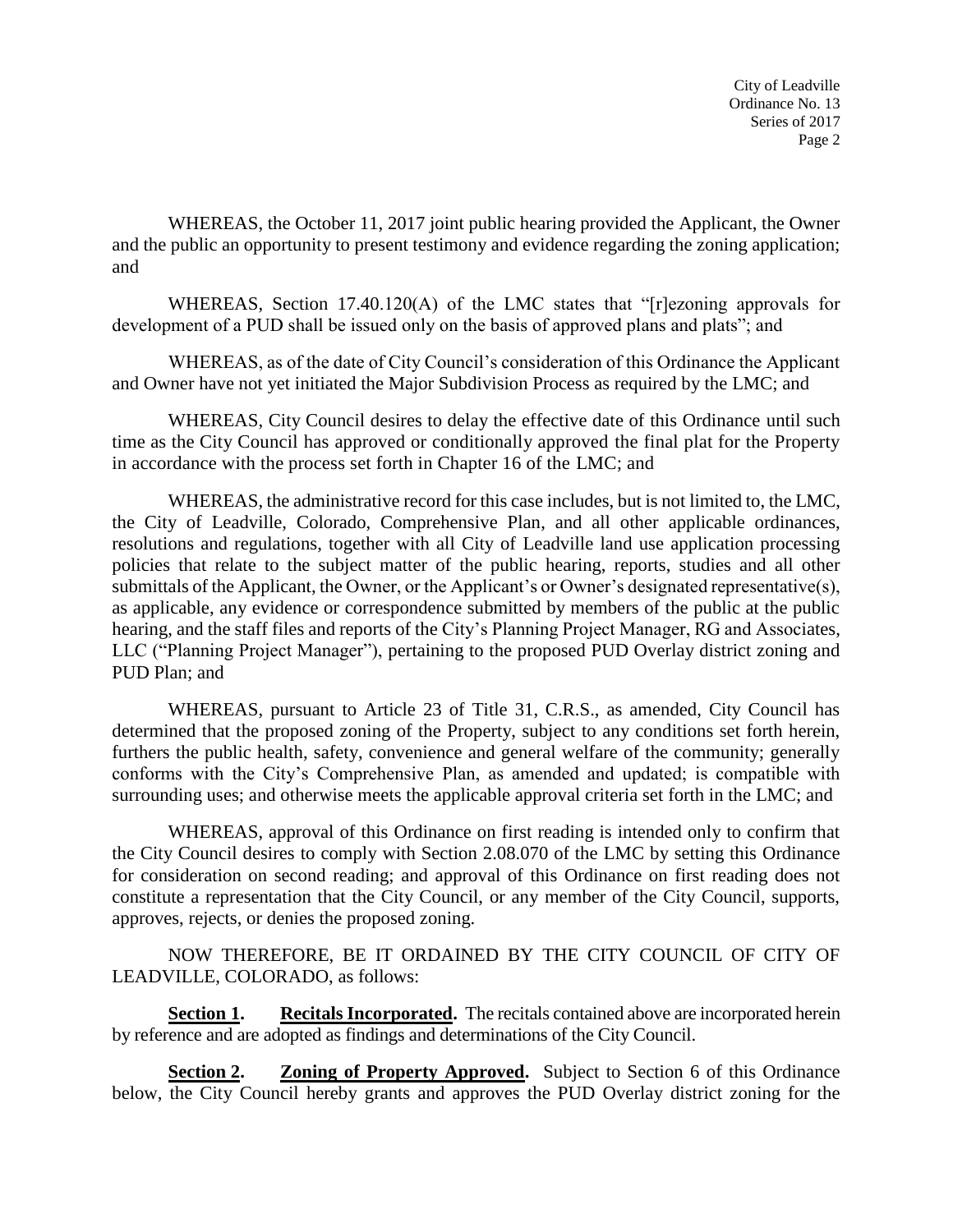Property, as more particularly set forth in the PUD Plan. Following the effective date of this Ordinance, as set forth in Section 6 below, the Property shall be zoned Commercial/Highway Business ("C") with a Planned Unit Development (PUD) Overlay.

**Section 3. Amendment of Official Zoning Map.** Following the effective date of this Ordinance, the City Clerk is instructed to record the PUD Plan for the Property in the real property records of Lake County, Colorado following the date on which the Planning Project Manager has made any technical corrections to the PUD Plan to conform the same to all applicable requirements of the LMC and the Applicant and Owner have fully paid any outstanding fees to the City related to the City's review and processing of the PUD Plan. Following the effective date of this Ordinance, the Official Zoning Map of the City of Leadville shall be amended to conform to and reflect the Property's C and PUD zoning district classifications.

**Section 4. Severability.** Should any one or more sections or provisions of this ordinance or enacted hereby be judicially determined invalid or unenforceable, such judgment shall not affect, impair or invalidate the remaining provisions of this Ordinance, the intention being that the various sections and provisions are severable.

**Section 5. Repeal.** Any and all ordinances or codes or parts thereof in conflict or inconsistent herewith are, to the extent of such conflict or inconsistency, hereby repealed; provided, however, that the repeal of any such ordinance or code or part thereof shall not revive any other section or part of any ordinance or code provision heretofore repealed or superseded and this repeal shall not affect or prevent the prosecution or punishment of any person for any act done or committed in violation of any ordinance or code hereby repealed prior to the taking effect of this ordinance.

**Section 6. Effective Date.** In accordance with Section 17.40.120(A) of the LMC, this Ordinance shall not become effective unless and until City Council approves or conditionally approves the final plat for the Property in accordance with the process set forth in Chapter 16 of the LMC, which approval or conditional approval shall be memorialized and set forth in a resolution of City Council (the "Approving Resolution"). The City Clerk is hereby instructed to withhold publication of this Ordinance after final passage until after adoption of the Approving Resolution by City Council. This Ordinance shall thereafter become effective thirty (30) days following publication following adoption of the Approving Resolution.

INTRODUCED, READ, APPROVED AND ORDERED PUBLISHED in full on first reading this \_\_\_\_\_\_\_ day of \_\_\_\_\_\_\_\_\_\_\_, 2017.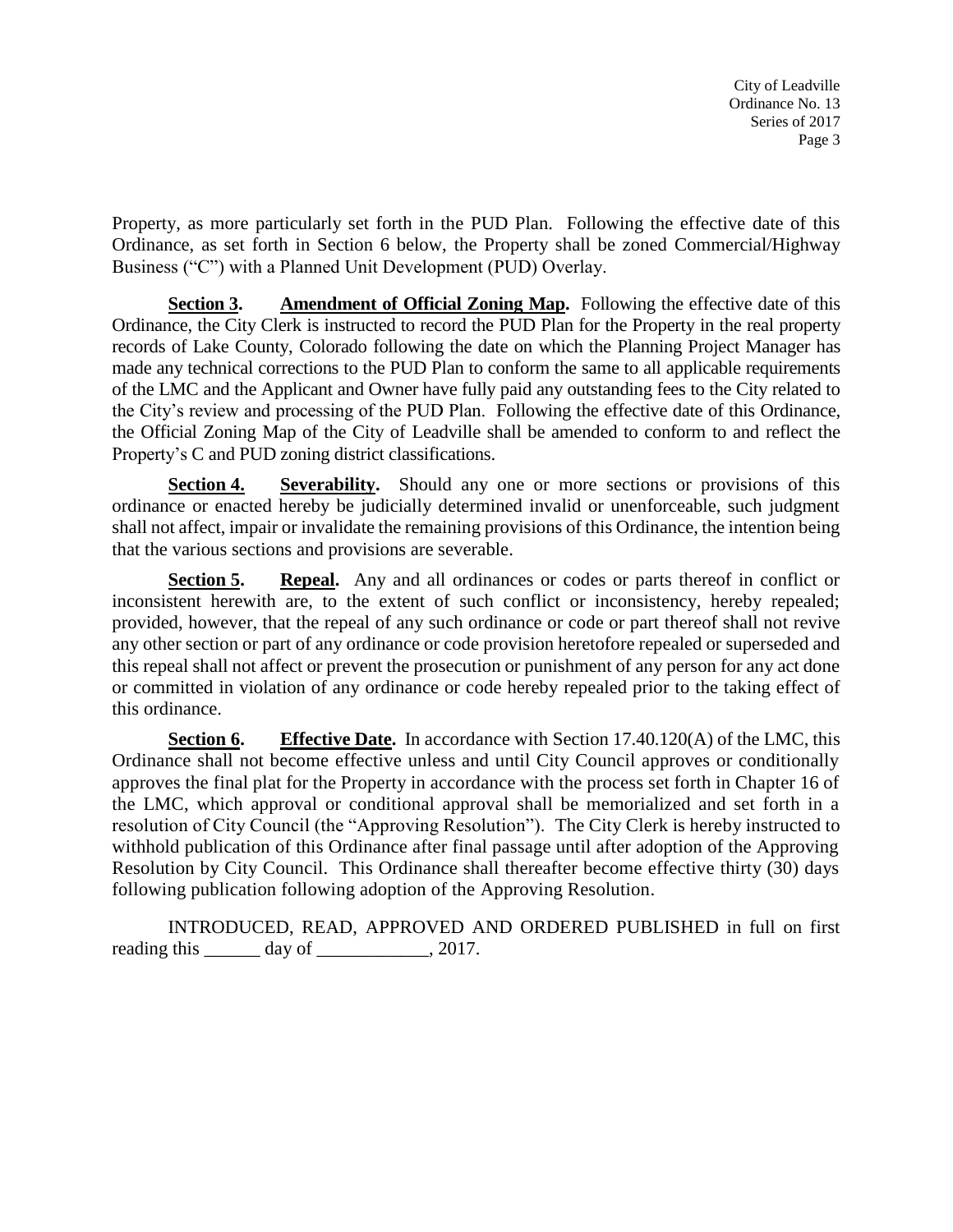Greg Labbe, Mayor

ATTEST:

Bethany Maher, City Clerk

PUBLISHED in full in The Herald Democrat, a newspaper of general circulation in the City of Leadville, Colorado, on \_\_\_\_\_\_\_\_\_\_\_\_\_\_\_\_\_\_\_\_\_\_\_\_\_\_, 2017.

PASSED AND ADOPTED ON FINAL READING AND ORDERED PUBLISHED BY TITLE ONLY, with any amendments, this \_\_\_\_\_\_\_ day of \_\_\_\_\_\_\_\_\_\_\_\_\_\_\_\_\_\_\_\_\_\_\_\_\_, 2017.

# CITY OF LEADVILLE, COLORADO

ATTEST:

Greg Labbe, Mayor

Bethany Maher, City Clerk

PUBLISHED in full, as amended, in The Herald Democrat, a newspaper of general circulation in the City of Leadville, Colorado, on \_\_\_\_\_\_\_\_\_\_\_\_\_\_\_\_\_\_\_\_\_\_\_\_\_, 2017.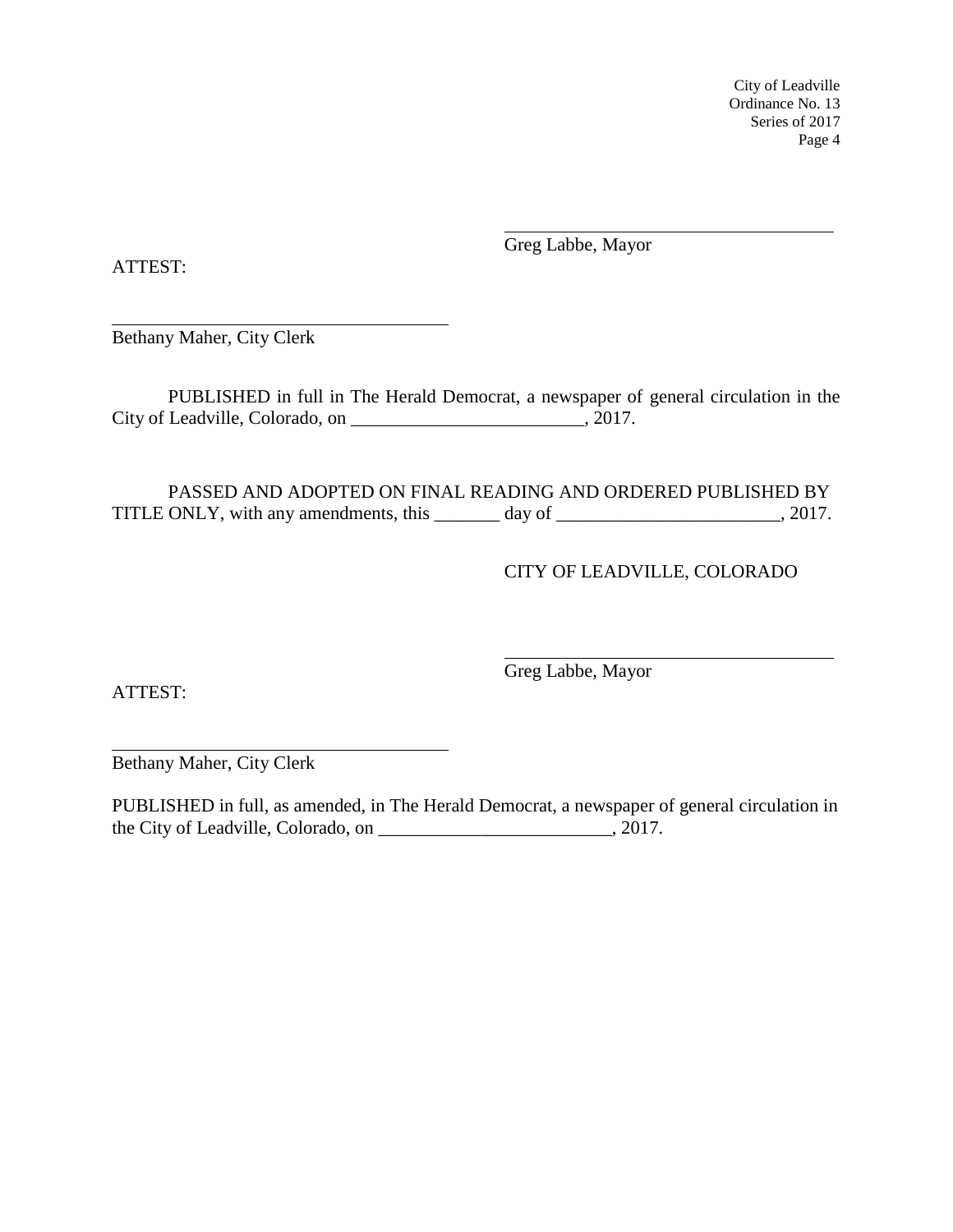#### **Exhibit A**

## DESCRIPTION OF PHASE 1 PARCEL RAILYARD AT LEADVILLE PHASE 1 PUD

### DEVELOPMENT PARCEL – PHASE 1

THAT PORTION OF THE SIZER PLACER U.S. SURVEY NO. 388, SEARL PLACER U.S. SURVEY NO. 436 AND THE CAPITOL PLACER U.S. SURVEY NO. 977, LOCATED WITHIN SECTION 23 AND 24, TOWNSHIP 9 SOUTH, RANGE 80 WEST OF THE 6TH PRINCIPAL MERIDIAN, LAKE COUNTY, COLORADO, BEING MORE PARTICULARLY DESCRIBED AS FOLLOWS:

COMMENCING AT CORNER NO. 4 OF SAID SEARL PLACER, U.S. SURVEY NO. 436, ALSO BEING CORNER NO. 2 OF THE JACOBSON PLACER, U.S. SURVEY NO. 380. A FOUND 2" BRASS CAP FROM WHICH CORNER NO. 1 OF SAID JACOBSON PLACER A FOUND 2" BRASS CAP BEARS N.  $65^{\circ}$   $00'00''$  W., A DISTANCE OF 2,865.39 FEET AND THE SOUTH ONE-QUARTER CORNER OF SAID SECTION 13, A FOUND STONE BEARS S.  $61^{\circ}$  11' 22" E., A DISTANCE OF 1,265.53 FEET; THENCE S.  $82^{\circ}$ 31' 53" W., A DISTANCE OF 742.23 FEET TO CORNER NO. 2 OF A PARCEL OF LAND AS DESCRIBED IN 498 AT PAGE 6 OF LAKE COUNTY RECORDS, THENCE N. 68<sup>0</sup> 58' 22" W. ALONG THE SOUTH LINE OF SAID PARCEL DESCRIBED IN BOOK 498 AT PAGE 6, A DISTANCE OF 486.84 FEET TO THE EASTERLY LINE OF A PARCEL OF LAND AS DESCRIBED IN BOOK 319 AT PAGE 79 OF LAKE COUNTY RECORDS; THENCE S. 20<sup>0</sup> 26' 00" W. ALONG SAID EASTERLY LINE OF PARCEL DESCRIBED IN BOOK 319 AT PAGE 79, A DISTANCE OF 377.97 FEET TO THE SOUTHEASTERLY CORNER OF SAID PARCEL DESCRIBED IN BOOK 319 AT PAGE 79;

THENCE N. 69<sup>0</sup> 12' 00" W. ALONG THE SOUTHERLY LINE OF SAID PARCEL DESCRIBED IN BOOK 319 AT PAGE 79, A DISTANCE OF 162.23 FEET TO THE EASTERLY RIGHT-OF-WAY OF U.S. HIGHWAY 24 AS DESCRIBED IN 261 AT PAGE 191 OF LAKE COUNTY RECORDS;

THENCE S. 20<sup>0</sup> 20' 05" W. ALONG SAID EASTERLY RIGHT-OF-WAY OF U.S. HIGHWAY 24, A DISTANCE OF 59.89 FEET TO THE NORTH LINE OF A PARCEL OF LAND AS DESCRIBED IN BOOK 377 AT PAGE 264, LAKE COUNTY RECORDS;

THENCE S. 69⁰ 12' 00" E. ALONG SAID NORTH LINE OF A PARCEL OF LAND DESCRIBED IN BOOK 377 AT PAGE 264, A DISTANCE OF 188.13 FEET TO THE NORTHEASTERLY CORNER OF SAID PARCEL DESCRIBED IN BOOK 377 AT PAGE 264;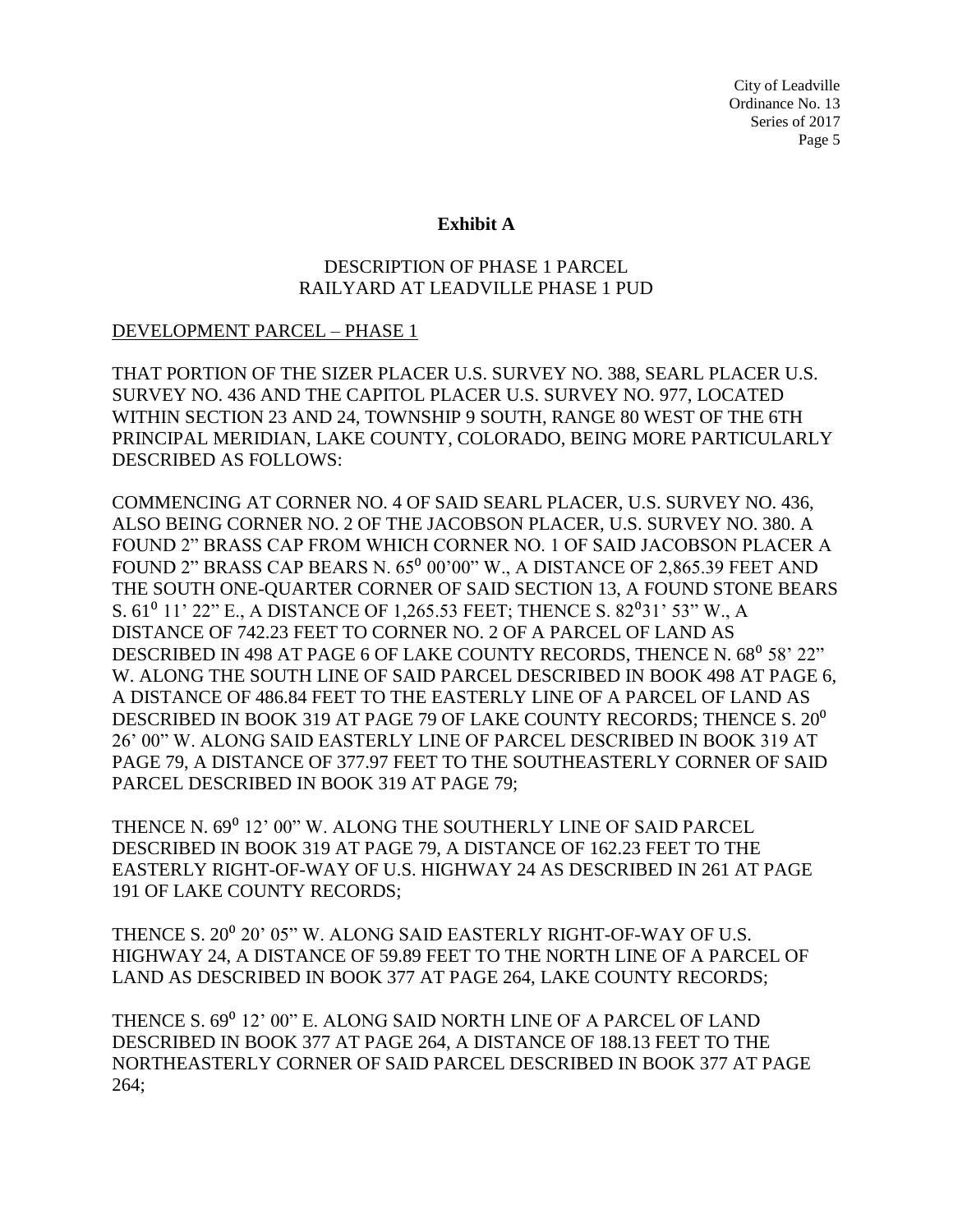THENCE S. 20<sup>0</sup> 26' 00" W. ALONG THE EASTERLY LINE OF SAID PARCEL AS DESCRIBED IN BOOK 377 AT PAGE 264, A DISTANCE OF 275.00 FEET TO THE SOUTHEASTERLY CORNER OF SAID PARCEL AS DESCRIBED IN BOOK 377 AT PAGE 264;

THENCE S. 69°12'00" E. TO SAID EASTERLY RIGHT-OF-WAY OF U.S. HIGHWAY 24 AS DESCRIBED IN BOOK 261 AT PAGE 191, A DISTANCE OF 187.55 FEET ; THENCE S. 20°20'05" W. ALONG SAID EASTERLY RIGHT-OF-WAY OF U.S. HIGHWAY 24 AS DESCRIBED IN BOOK 261 AT PAGE 191, A DISTANCE OF 336.33 FEET TO THE BEGINNING OF A TANGENT CURVE TO THE LEFT HAVING A RADIUS OF 961.00 FEET, OF WHICH THE CHORD BEARS S. 06<sup>0</sup> 40' 17" W., A DISTANCE OF 454.06 FEET; THENCE ALONG THE ARC OF SAID CURVE AND SAID EASTERLY RIGHT-OF-WAY OF U.S. HIGHWAY 24 AS DESCRIBED IN BOOK 261 AT PAGE 191, A DISTANCE OF 458.38 FEET THROUGH A CENTRAL ANGLE OF 27<sup>0</sup> 19' 35" TO THE 1-2 LINE OF SAID SEARL PLACER;

THENCE N. 65<sup>0</sup> 00' 00" W. ALONG THE SAID SEARL PLACER, ALSO BEING THE NORTHERLY LINE OF SAID CAPITAL PLACER, A DISTANCE OF 27.42 FEET TO THE EASTERLY RIGHT-OF-WAY OF U.S. HIGHWAY 24 AS SHOWN ON CONSTRUCTION DRAWINGS FOR TENNESSEE PASS DATED 1936, AND THE BEGINNING OF A NON-TANGENT CURVE TO THE LEFT HAVING A RADIUS OF 971.18 FEET, THE CHORD OF WHICH BEARS S.  $10^0$  34' 42" E., A DISTANCE OF 145.81 FEET;

THENCE ALONG THE ARC OF SAID CURVE AND SAID EASTERLY RIGHT-OF-WAY OF U.S. HIGHWAY 24 AS SHOWN ON CONSTRUCTION DRAWINGS FOR TENNESSEE PASS, A DISTANCE OF 145.94 FEET THROUGH A CENTRAL ANGLE OF 08<sup>0</sup> 36' 37"; THENCE S. 14<sup>0</sup> 53'00" E., ALONG SAID EASTERLY RIGHT-OF-WAY OF U.S. HIGHWAY 24 AS SHOWN ON CONSTRUCTION DRAWINGS FOR TENNESSEE PASS, A DISTANCE OF 204.62 FEET; TO THE POINT OF BEGINNING;

THENCE CONTINUE S. 14<sup>0</sup> 53'00" E., ALONG SAID EASTERLY RIGHT-OF-WAY OF U.S. HIGHWAY 24 AS SHOWN ON CONSTRUCTION DRAWINGS FOR TENNESSEE PASS, A DISTANCE OF 1038.94 FEET TO THE SOUTHERLY LINE OF THE DEPOT GROUND AS SHOWN ON COOPER'S SUBDIVISION PLAT RECORDED JULY 26,1881 AND THE NORTHERLY RIGHT-OF-WAY LINE OF 12TH STREET;

THENCE N. 75<sup>°</sup> 22' 00" E. ALONG SAID SOUTHERLY LINE OF THE DEPOT GROUND AS SHOWN ON COOPER'S SUBDIVISION PLAT AND SAID NORTHERLY RIGHT-OF-WAY OF 12TH STREET, A DISTANCE OF 660.97 FEET TO THE SOUTHEASTERLY CORNER OF SAID DEPOT GROUND AS SHOWN ON COOPER'S SUBDIVISION PLAT; THENCE N. 16<sup>0</sup> 34' 00" W. ALONG THE EASTERLY LINE OF SAID DEPOT GROUND AS SHOWN ON COOPER'S SUBDIVISION PLAT, A DISTANCE OF 871.82 FEET TO THE